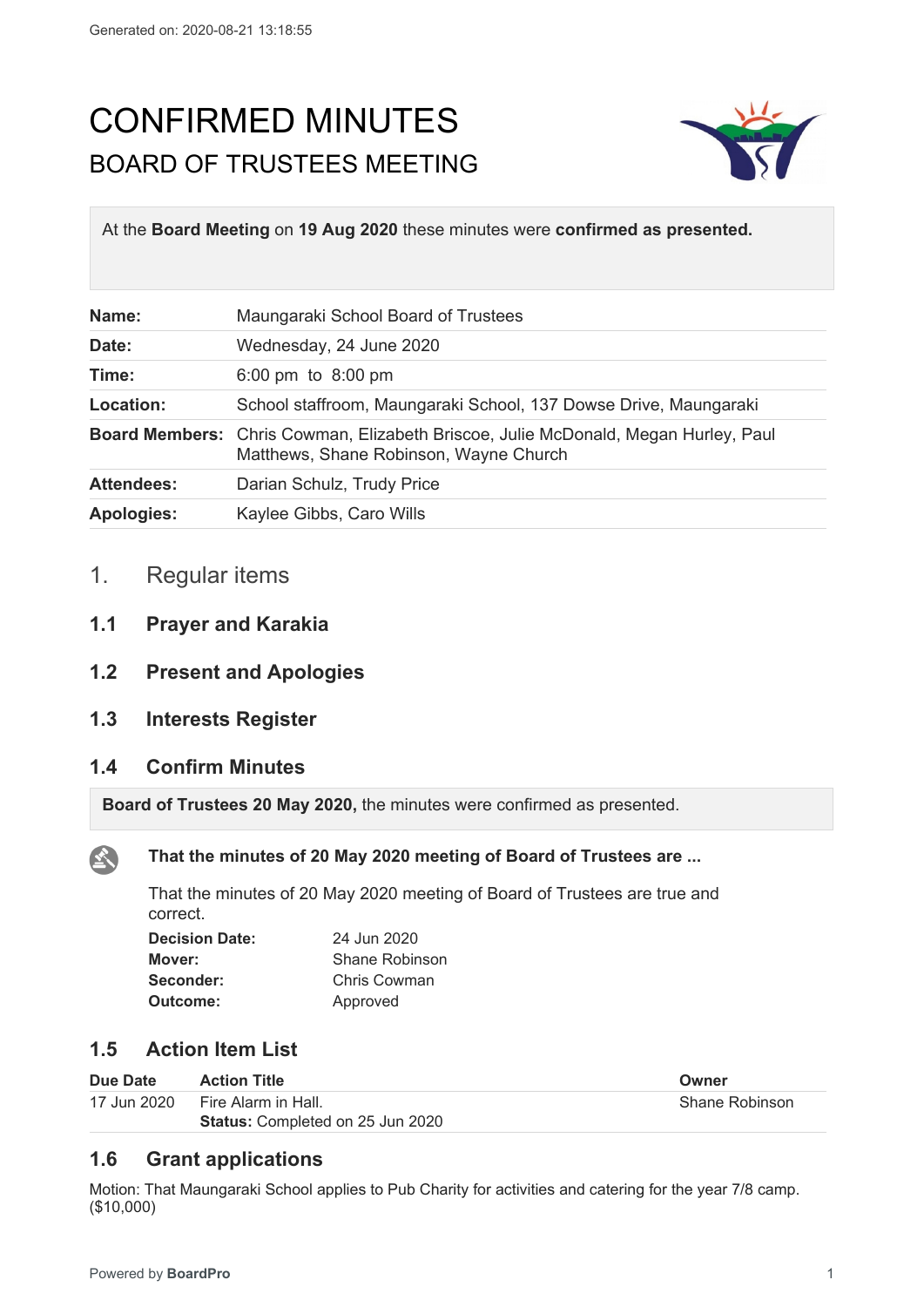Motion: That Maungaraki School applies to Infinity Foundation for transport and accommodation for year 7/8 camp. (\$3,000)



#### **Tabled**

Tabled **Decision Date:** 24 Jun 2020

# **1.7 Policy**



#### **Proposed revision to Health and Safety Policy**

Maungaraki Board of Trustees agree to adopt and amend the Health and Safety Policy, with the change of capitalisation of P for Principal.

| <b>Decision Date:</b> | 24 Jun 2020  |  |
|-----------------------|--------------|--|
| Mover:                | Wayne Church |  |
| Seconder:             | Chris Cowman |  |
| Outcome:              | Approved     |  |

## **1.8 Principal's Report**

Shane presented his Principal Report and Highlighted the following:

- Shane has been monitoring wellbeing at school since our return. We have identified families and students who are at risk and are beginning to implement programmes and activities to support them.
- Staff coaching focus areas are mainly based around wellbeing goals with some elements of class development.
- ERO Visit was put on hold due to COVID-19. Shane has been asked to have an hour long interview with ERO over the next month. A report will be available of all the surveys of other schools.
- The management team has designed a short written update to go to families on reporting and assessments in week 2 of Term 3. All reporting must have a positive impact on students learning and achievement. It is expected that teachers will know where each child in their class is at, and what they are working on (next steps).
- Professional Development is slowly starting up again. Most meetings are all now nearly all back face to face. We have booked in a full staff meeting with a literacy advisor during the term holiday.
- We have appointed a new teacher to open the New Entrants class beginning in Term 3. This is a fixed position until the end of the year.
- H & S we continue to follow the Ministry's advice in regards to Coronavirus.
- We have had issues with parking on Barberry Grove, we have informed the council and put it in the newsletter.
- We have held an Earthquake Drill and a Lockdown Drill during week 9 and 10. All students were accounted for and safe. The drills went to plan and we were able to test our procedures.
- We celebrated Support Staff week. Our support staff are an incredible asset to our school and community.

 $\bullet$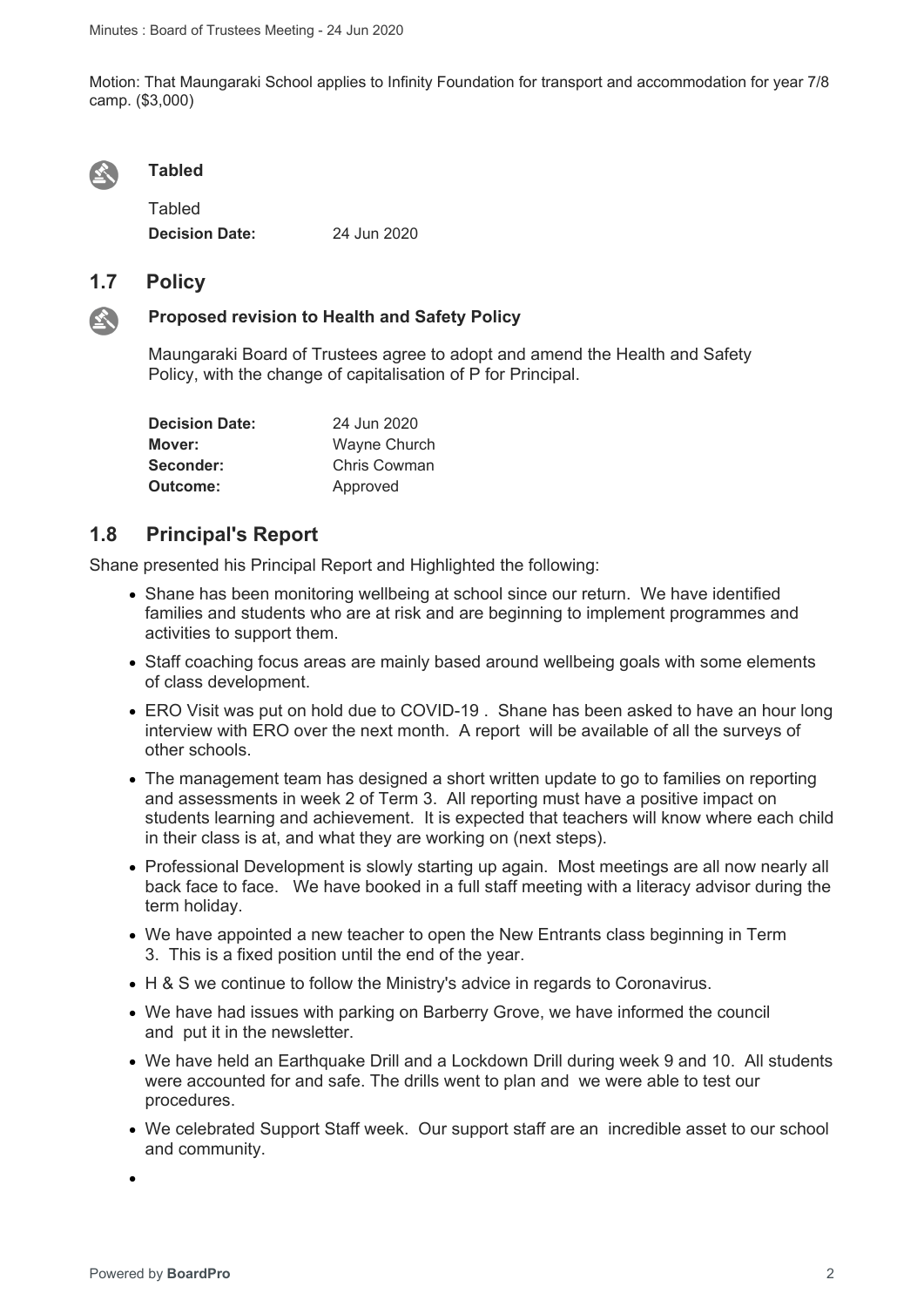

#### **That the Principal's Report dated 24 June 2020 be accepted.**

That the Principal's Report dated 24 June 2020 be accepted.

| 24 Jun 2020       |  |
|-------------------|--|
| Megan Hurley      |  |
| Elizabeth Briscoe |  |
| Approved          |  |
|                   |  |

# **1.9 Finance Report**



#### **That the Finance Report dated 20 May 2020 be accepted.**

That the Finance Report dated 20 May 2020 be accepted.

| <b>Decision Date:</b> | 24 Jun 2020    |  |
|-----------------------|----------------|--|
| Mover:                | Julie McDonald |  |
| Seconder:             | Wayne Church   |  |
| Outcome:              | Approved       |  |

Shane presented the Finance Report:

- The budget is still showing effects of COVID-10 with many budget lines being impacted.
- Our next operations grant is due on the 31st July.
- Donations are tracking well. We have currently received \$26,845 so far.

## **1.10 Property Update**

- **1.11 Mid Year Budget Review**
- **1.12 ESOL Report**
- **1.13 Certified Financial Statement and unqualified audit report**
- 2. Strategic Discussion/Decision
- 3. External Updates
- **3.1 Home & School Update**
- **3.2 MCA Update**
- 4. Public Excluded / In Committee
- 5. Close Meeting

# **5.1 Close the meeting**

**Next meeting:** No date for the next meeting has been set.

Next meeting: 6pm, Weds 20 May 2020